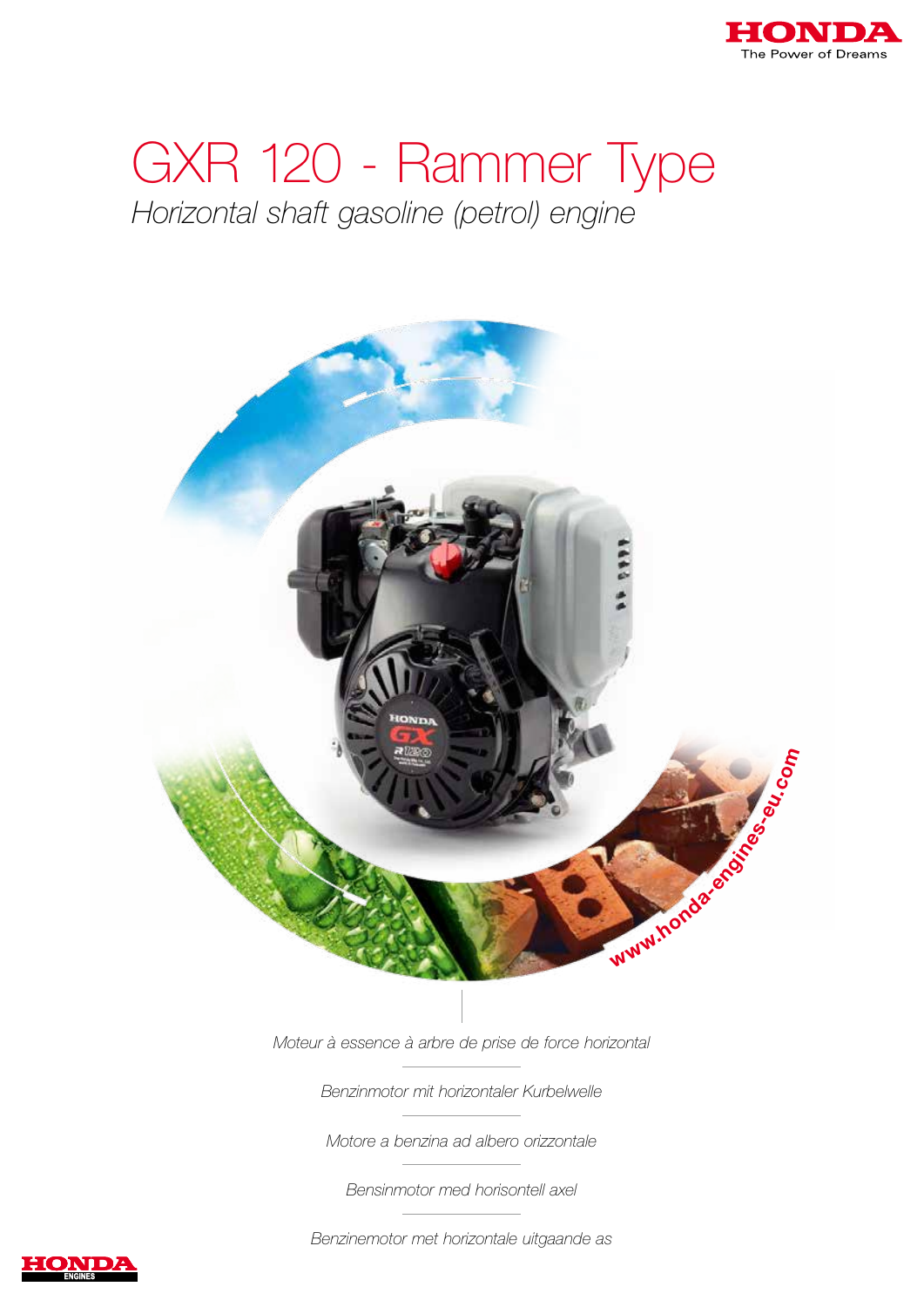# GXR 120











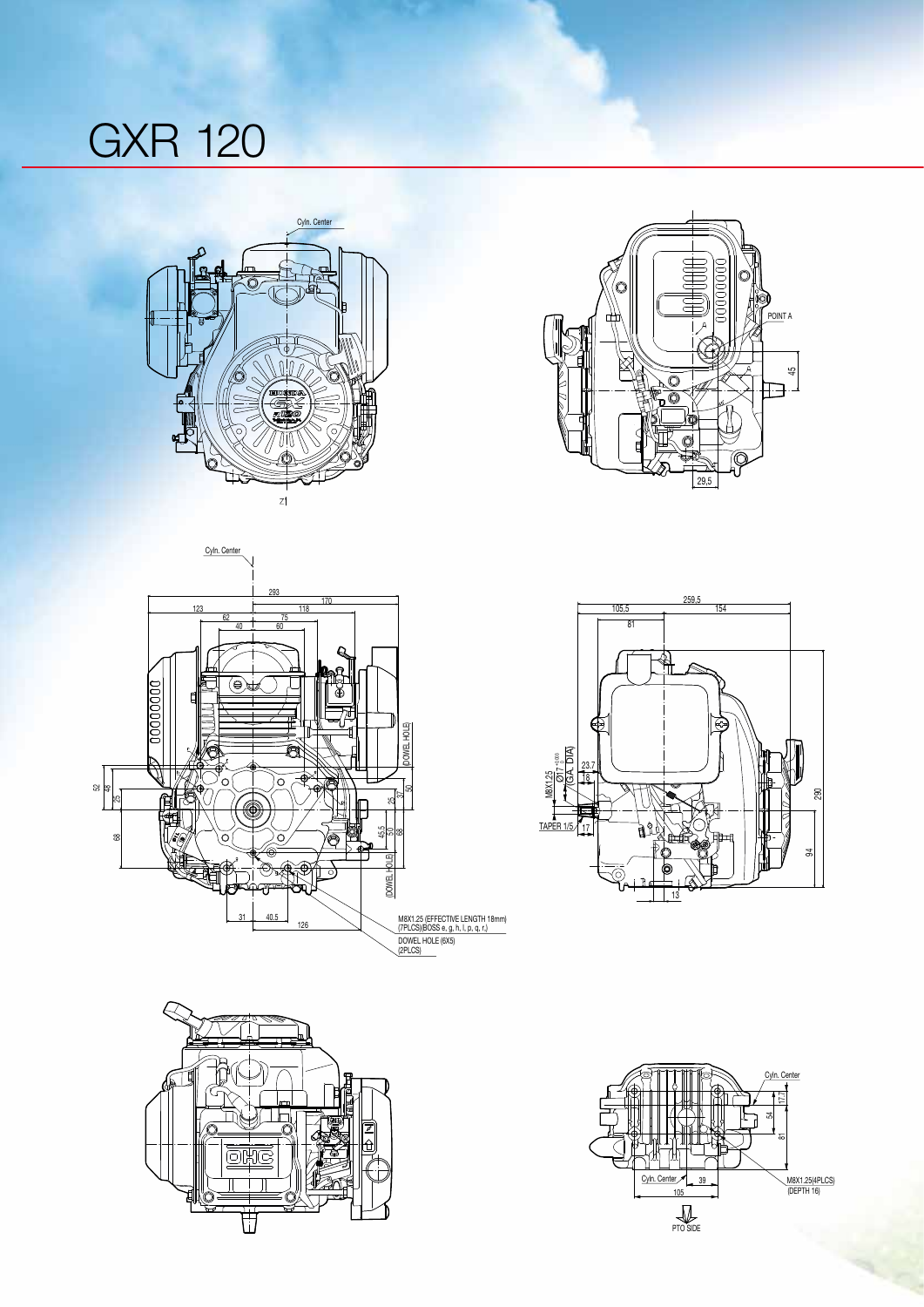

### Dimensions Unit: mm (in.)

### RAMMER TYPE







The power rating of the engine indicated in this document is the net power tested on a production engine for<br>the engine model and measured in accordance with<br>SAE J1349 at a specified rpm. Mass production engines<br>may vary from this value. Actual power output for the<br>engine install of the engine in application, environmental conditions, maintenance, and other variables.

La puissance du moteur indiquée dans ce document est une puissance nette obtenue par l'essai d'un moteur<br>de série selon la norme SAE J 1349 à une vitesse de<br>rotation donnée. La puissance d'un autre moteur<br>de production peut être différente de cette valeur indiquée. La puissance réelle d'un moteur installé sur une machine dépendra de différents facteurs comme la vitesse de rotation , les conditions de température, d' humidité , de pression atmosphérique, de maintenance et autres.

Die Leistungsangabe der in diesem Dokument auf-<br>geführten Motoren ist die Netto-Leistung gemäß SAE<br>J1349, getestet bei einer definierten Drehzahl an einem<br>Produktionsmotor. Bei Motoren aus Serienproduktion<br>kann der Wert ab Faktoren, wie Motordrehzahl in der Applikation, Umwelteinflüsse, Grad der Instandhaltung und andere Einflüsse ab.

La potenza indicata in questo documento, è la potenza netta rilevata su questo modello di motore in fase di<br>produzione, ed è stata misurata secondo la procedura<br>SAE J1349 ad un numero di giri specifico. Nella<br>produzione di massa si possono riscontrare variazioni<br>rispetto a qu altre variabili.

De bepaling van het vermogen van de motor, vermeld in dit document, is het netto vermogen getest op een productiemotor en gemeten in overeenstemming met<br>SAE J1349 aan een specifieke t/min. Motoren van<br>massaproductie kunnen van deze waarde variëren.<br>Het werkelijke vermogen van de geïnstalleerde motor<br>in het eindproduct kan af in een applicatie, omgevingsfactoren, onderhoud en andere variabelen.

Den i detta dokument nämnda motors effekt, är uppmätt<br>1 netto effekt. I enlighet med mätmetoden SAE J1349.<br>Massproducerade motorer kan avvika från nämnda<br>värde. Den faktiska effekten för varje motor kan variera<br>beroende på typ av applikation, mm.